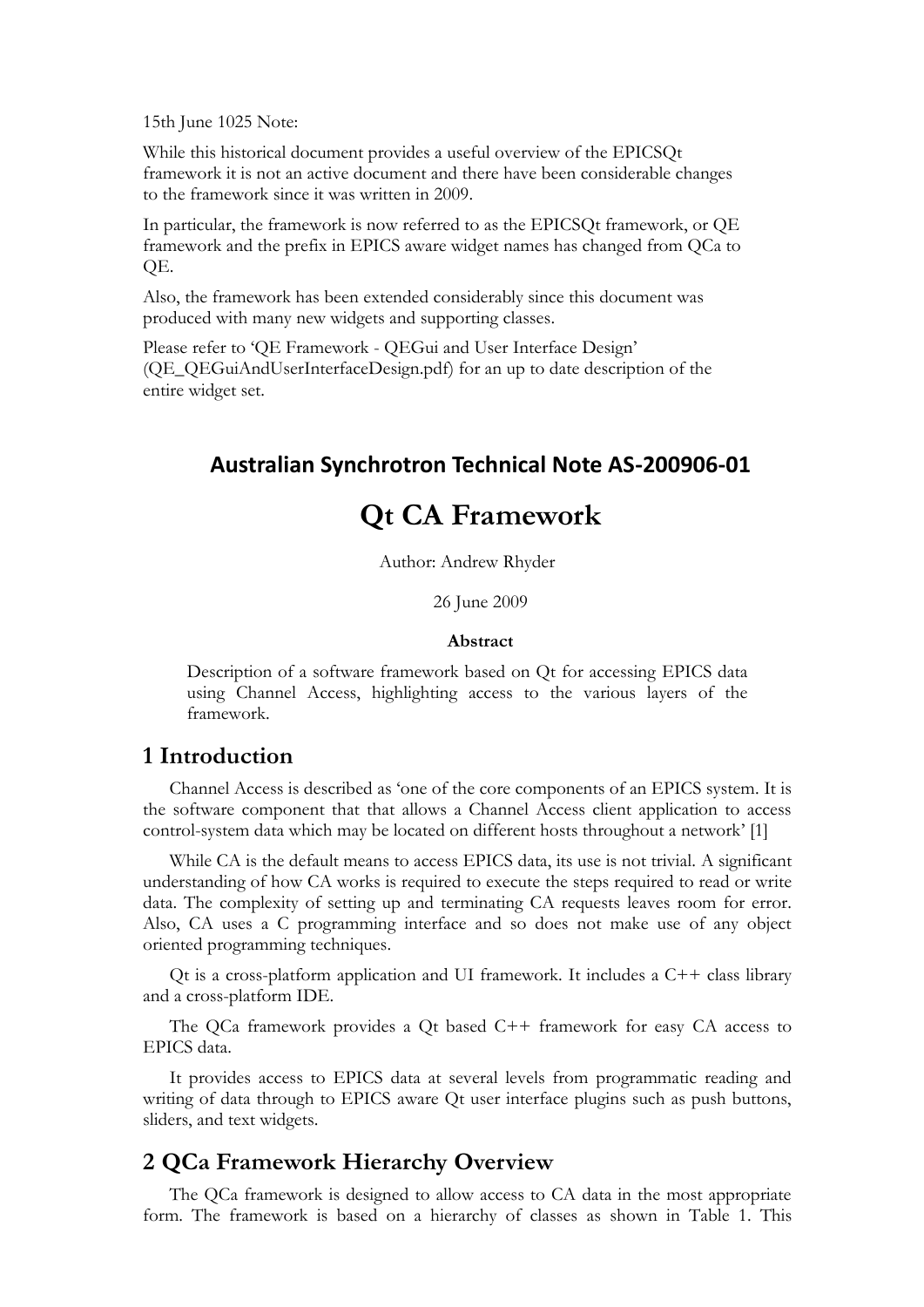#### QE FrameworkOverview.docx

| Type of access to CA data            | Functionality                                                                                                         | Main classes                                                                                                               |
|--------------------------------------|-----------------------------------------------------------------------------------------------------------------------|----------------------------------------------------------------------------------------------------------------------------|
| $C++$ access to the $CA$<br>library. | Provides convenient C++<br>access to the CA library.                                                                  | CaObject                                                                                                                   |
| Qt based access to CA.               | Hides CA specific<br>functionality. Adds Qt<br>functionality such as<br>signals and slots.                            | QCaObject                                                                                                                  |
| Data type independent<br>access.     | Hides EPICS data types,<br>providing read and write<br>conversions where<br>required.                                 | QCaInteger<br>QCaString<br>QCaFloating                                                                                     |
| EPICS aware graphical<br>widgets.    | Implements graphical Qt<br>based widgets that provide<br>access to EPICS data.                                        | QCaLabel<br>QCaLineEdit<br>QCaPushButton<br>QCaShape<br>QCaSlider<br>QCaSpinBox                                            |
| EPICS aware graphical Qt<br>plugins. | Adds Qt plugin interfaces<br>to EPICS aware widgets.                                                                  | QCaLabelPlugin<br>QCaLineEditPlugin<br>QCaPushButtonPlugin<br>QCaShapePlugin<br><b>QCaSliderPlugin</b><br>QCaSpinBoxPlugin |
| GUI support widgets                  | Implements Qt based<br>widgets that support<br>control system GUIs.<br>These widgets to not<br>access the CA library. | AsGuiForm<br>GuiPushButton<br>CmdPushButton                                                                                |

hierarchy is open at all levels to the developer. Appropriate use of the hierarchy is shown in [Figure](#page-7-0) 7.

*Table 1QCa framework hierarchy*

### <span id="page-1-0"></span>**2.1 C++ access to the CA library - CaObject**

The CaObject base class provides a C++ wrapper around the CA library. While available to the developer, it was written mainly to provide a level of abstraction within the Qt based QCaObject class. It is recommended to be used where a Qt framework is not available.

While the CaObject class hides little CA functionality, it does use object oriented techniques to simplify CA access. All CA call-backs are routed through a single pure virtual function. Data is encapsulated in the 'generic' class that provides functions for extracting and interpreting the data stored in the native CA record.

CaObject was produced to support the QCaObject class so QCaObject is a good example of using the CaObject class. The code in [Figure 1](#page-2-0) shows QCaObject's use of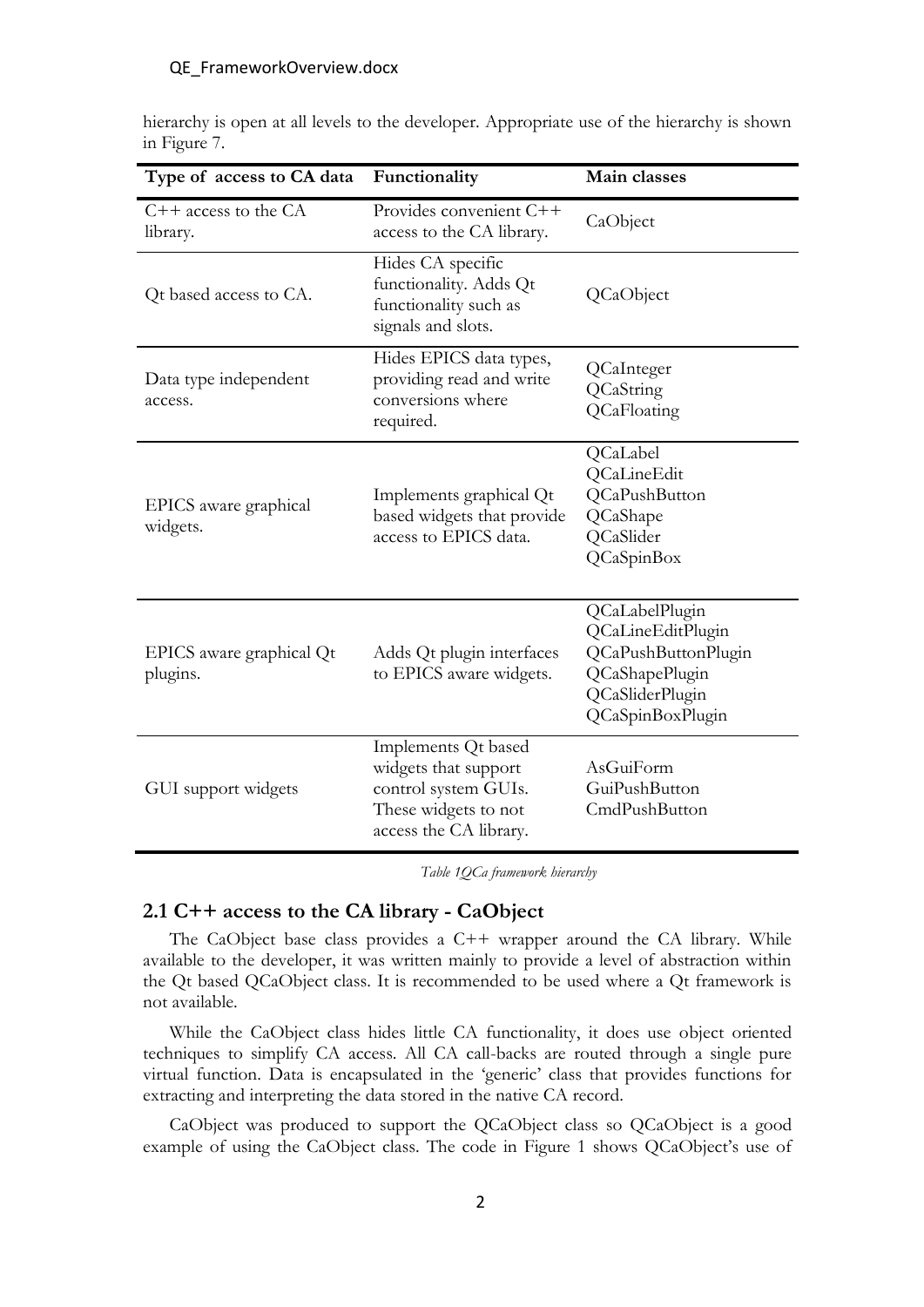CaObject as a base class, and implementation of CaObject's call-back pure virtual function signalCallback().

```
(extract from QCaObject.h)
```
…

```
class QCaObject : public QObject, caobject::CaObject {
 …
 …
     void signalCallback( caobject::callback reasons reason );
```
*Figure 1 Code using CaObject*

### <span id="page-2-0"></span>**2.2 Qt based access to CA – QCaObject**

The QcaObject class provides full access to EPICS data while hiding most CA specific functionality such as link status, connections and channels.

The QcaObject class adds Qt functionality. Data can be written using a Qt slot and Qt signals are available for data and status information as required. Qt data types to represent all EPICS data.

QCaObject was produced to support data type independent classes such as QCaInteger, so QCaInteger is a good example of using the QCaObject class. The code in [Figure 2](#page-2-1) shows QCaInteger's use of QCaObject as a base class, and setting up to use data update signals from the QCaObject class. The data in the update signals may be of any type and is represented by a Qt variant.

```
(extract from QCaInteger.h
```

```
Using QCaObject as a base class)
  class QCaInteger : public qcaobject::QCaObject {
  …
  …
(extract from QCaInteger.cpp
connecting to data update signal from QCaObject )
  void QCaInteger::initialise( … 
   …
   …
        QObject::connect(this,
                          SIGNAL( dataChanged( const QVariant & ) ),
                         this,
                         SLOT( convertVariant( const QVariant & ) ) );
  }
```
*Figure 2 Code using QCaObject*

## <span id="page-2-1"></span>**2.3 Data type independent access – QCaInteger, etc**

The classes QCaInteger, QCaString, and QCaFloating are based on QCaObject and interpret all data as integers, strings, and floating point numbers respectively. They are used to provide access to EPICS data in a known format regardless of the actual data type of the EPICS data. For example, string data is always required for a text label regardless of the underlying EPICS data type. While some conversions are unlikely to be of much practical use, all conversions are permitted.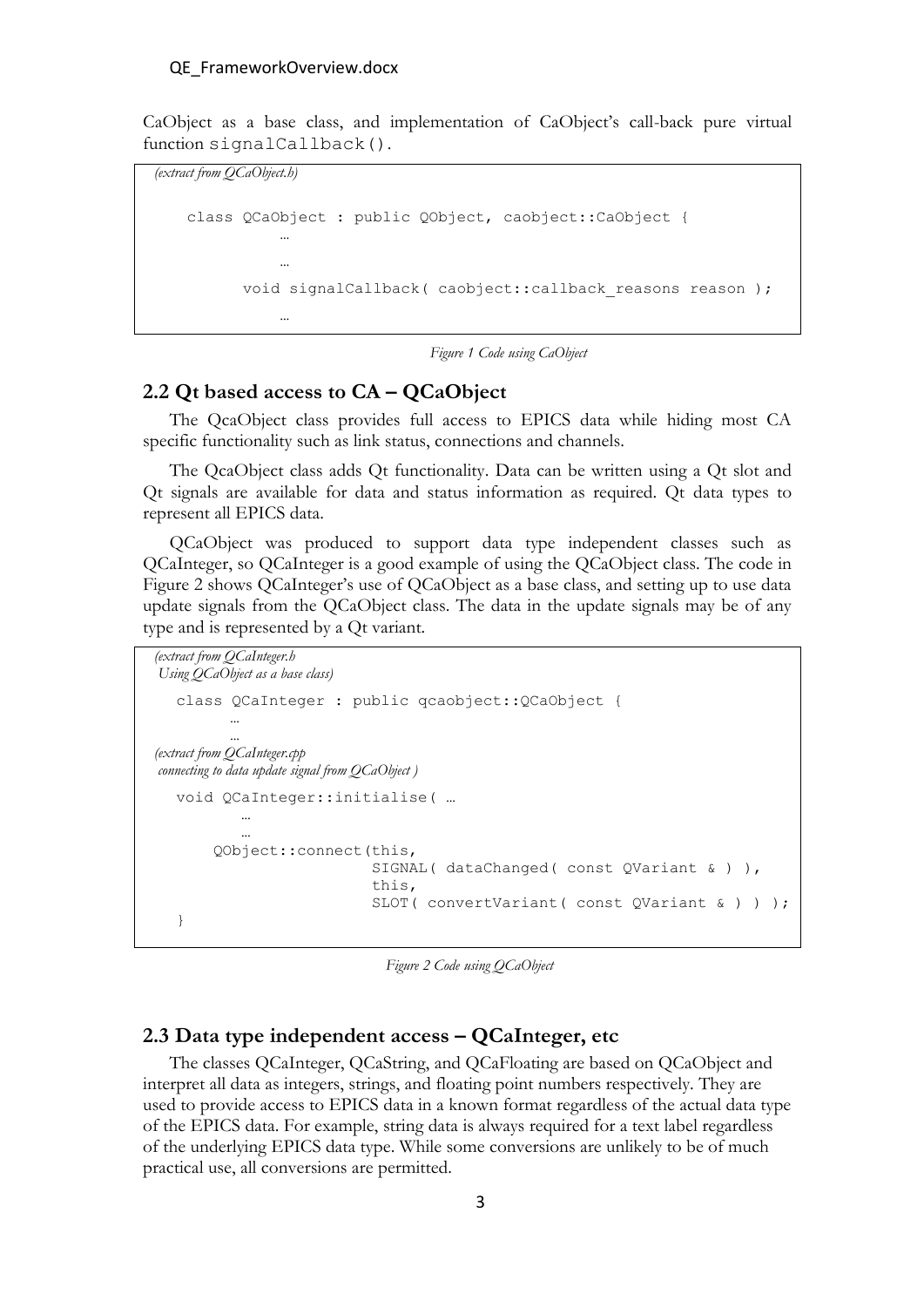#### QE\_FrameworkOverview.docx

Each class is supported by a class defining the conversion and formatting required. For example, a QCaString instance can be set up to always show a leading zero. The conversion requirements also define how to handle conversion errors.

The example code in [Figure 3](#page-3-0) shows a class which logs updates to the process variable 'QT:A1'. It creates an instance of a QCaString object that generates a signal each time the data changes. The signal contains text regardless of the data type of the process variable. The code directly related to generating and consuming the stream of text updates is highlighted.

```
#include <QObject>
#include <QCaString.h>
class test : public QObject
{
       Q_OBJECT
public:
     test() {
        stream = new QTextStream( stdout ) ;
        source = new QCaString( "QT:A1", this, &formatting, 1,
                                   &messages );
         QObject::connect( source,
                            SIGNAL( stringChanged( const QString& ) ),
                            this,
                           SLOT( log( const QString & ) ) );
         source->subscribe();
     }
private:
     QCaString* source;
     UserMessage messages;
     QCaStringFormatting formatting;
     QTextStream* stream;
private slots:
     void log( const QString &data ){
        *stream << data << "\n";
         stream->flush();
     }
};
```
*Figure 3Sample code printing a value whenever a process variable updates*

### <span id="page-3-0"></span>**2.4 EPICS aware graphical widgets – QCaLabel, etc**

The classes QCaLabel, QCaLineEdit, QCaPushButton, QCaShape, QCaSlider, and QCaSpinBox allow an application to add graphical objects to a user interface that are EPICS aware. That is, they interact directly with EPICS data. The application sets up the EPICS process variable name and other parameters that define how the widget interacts with EPICS data. The application does not have to handle EPICS data or any aspect of the CA interface.

The application may supply the EPICS aware widgets with an object that the widgets can send Qt signals to, including error and status messages signals.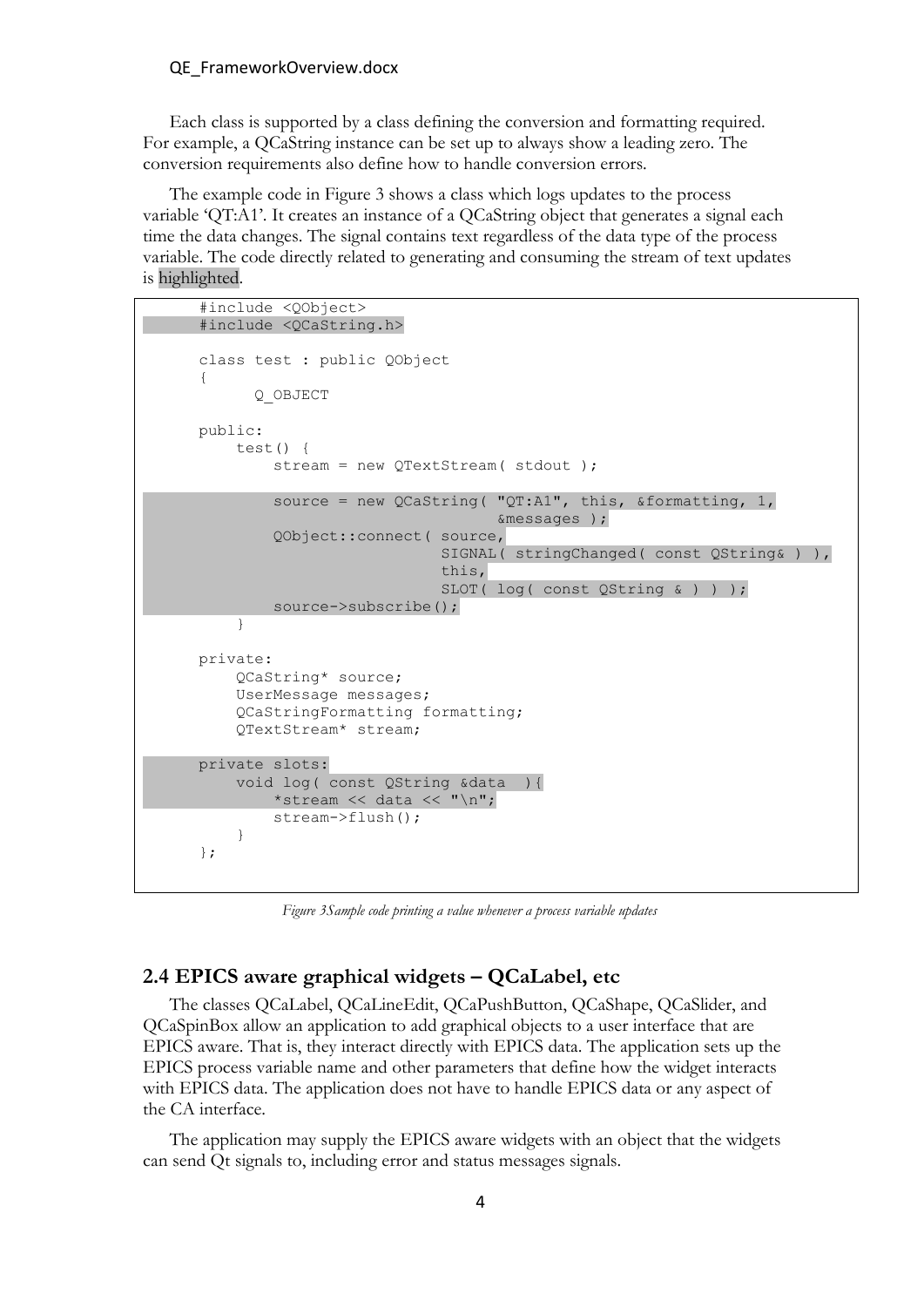#### QE\_FrameworkOverview.docx

Code in [Figure](#page-4-0) 4 demonstrates the creation of a label displaying data from an EPICS process variable and a slider writing to that process variable. [Figure 5](#page-4-1) shows the resultant GUI.

```
#include "mainwindow.h"
#include <QCaLabel.h>
#include <QCaSlider.h>
MainWindow::MainWindow(QWidget *parent)
    : QMainWindow(parent)
{
    QCalabel* label = new QCalabel( "QT:A1", this); label->activate();
    QCaslider* silder = new QCaslider( /*"QT:Al",*/ this );
     slider->setVariableName( "QT:A1", 0 );
     slider->activate();
    slider->setMinimumHeight( 100 );
}
```
<span id="page-4-0"></span>*Figure 4Code generating a very simple control GUI*



*Figure 5Control GUI from code i[n Figure](#page-4-0) 4*

### <span id="page-4-1"></span>**2.5 EPICS aware graphical Qt plugins – QCaLabelPlugin, etc**

The classes QCaLabelPlugin, QCaLineEditPlugin, QCaPushButtonPlugin, QCaShapePlugin, QCaSliderPlugin, and QCaSpinBoxPlugin are EPICS aware widgets with a Qt plugin interface.

These plugins can be used by any Qt application that can load plugins.

They are loaded into the Qt GUI design tool 'designer' which can be used to generate GUI description files that include EPICS aware widgets. These files can be loaded at run time by any application code, or used as source for any application. One application that loads these files at run time in is AsGui.

Examples of the EPICS aware Qt plugins are shown in [Figure 6.](#page-5-0)

#### **2.6 GUI support widgets – AsGuiForm, etc**

The classes AsGuiForm, GuiPushButton, and CmdPushButton implement Qt based widgets that support the development of EPICS control system GUIs. They are not EPICS aware widgets.

The AsGuiForm class is based on a Qt scroll area widget (QScrollArea) and can contain any Qt based widgets, including the QCa framework's widgets. The AsGuiForm class provides default mechanisms for using the signals the QCa framework's widgets can generate. It is used as the scroll area in the AsGui application and can be used to create sub forms when developing control system GUIs in 'designer'.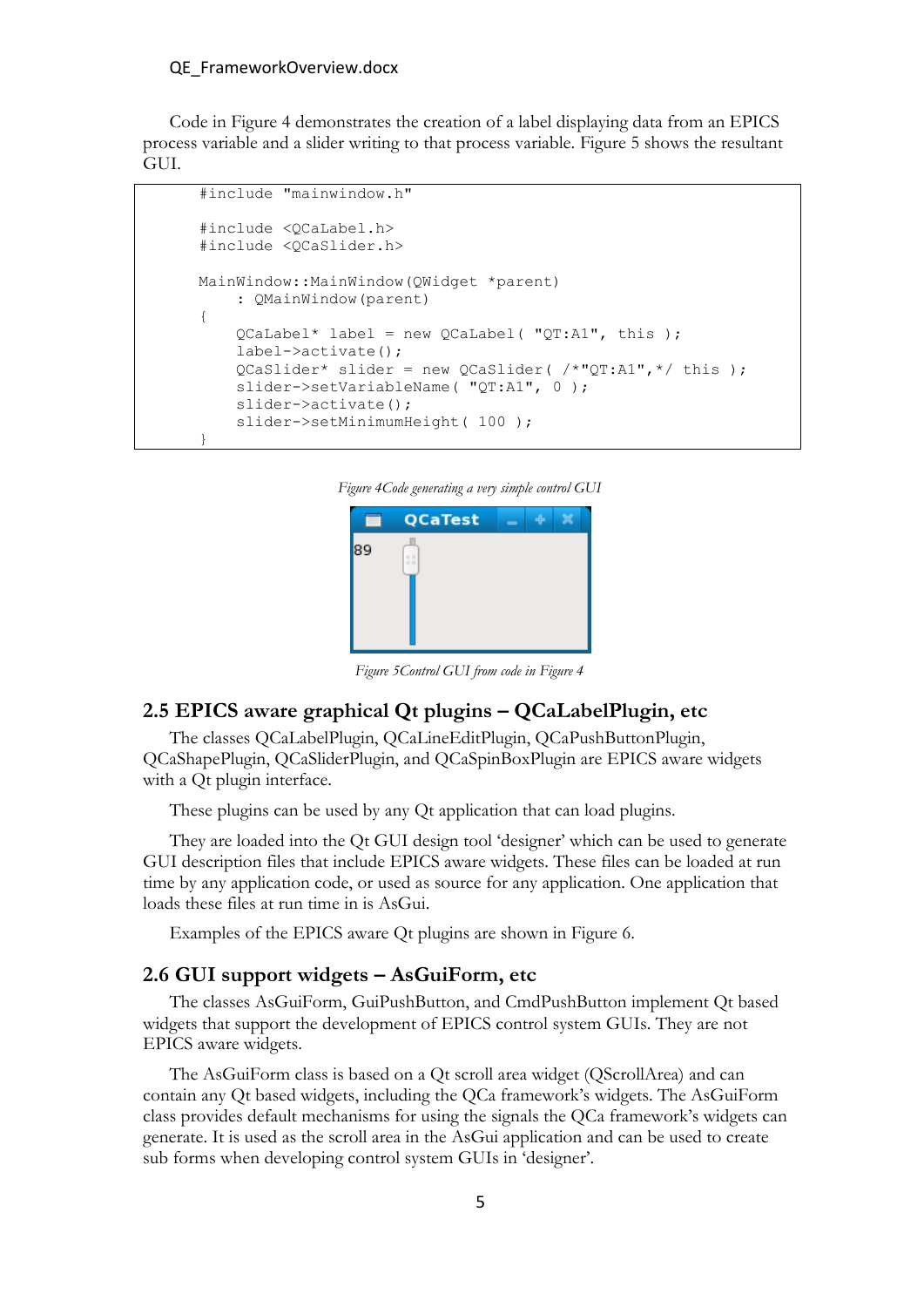#### QE\_FrameworkOverview.docx

The GuiPushButton class is based on a Qt push button (QPushButton) and is used to launch new GUIs. It can be supplied with a Qt object that will accept Qt signals to start a new GUI or it can use its own default mechanism for creating a new GUI.

The CmdPushButton class is based on a Qt push button (QPushButton) and is used to execute any command. Typically it would be used within a GUI to perform an action on the local machine, such as launch another application.

Examples of the GUI support Qt plugins are shown in [Figure 6.](#page-5-0)

# **QCa based applications**

The QCa framework currently includes a couple of applications. The main application is AsGui.

AsGui is a graphical control system user interface. It displays EPICS aware GUIs based on user interface files created using 'designer' as shown in [Figure 6.](#page-5-0)

| <b>AS GUI - OneOfEach</b><br>÷<br>$\boldsymbol{\mathsf{x}}$ |                                              |  |
|-------------------------------------------------------------|----------------------------------------------|--|
| File Help Windows<br>d.                                     |                                              |  |
| QT:A1<br>QCaLabel:                                          | Subscribing<br>Not Subscribing<br>32         |  |
| QCaLineEdit                                                 | 32<br>Write 20                               |  |
| QCaPushButton                                               | 32<br>Write 80<br>۸<br>۸                     |  |
| QCaSpinbox:                                                 | 32<br>$\overline{0}$<br>$\ddot{\phantom{0}}$ |  |
| QCaSlider:                                                  |                                              |  |
| QCaShape:                                                   |                                              |  |
| Lots of labels                                              |                                              |  |
| QT:A2<br>QT:A1                                              | QT:A1 QT:A2                                  |  |
| 68<br>68<br>68<br>68<br>68<br>68                            | 68<br>68<br>68<br>68                         |  |
| 68<br>68<br>68                                              | 68<br>68                                     |  |
| 68<br>68<br>68<br>$\frac{1}{2}$                             | 68<br>68<br>v<br>$\overline{ }$              |  |
| Lots of labels                                              | New Window<br>New tab                        |  |
| Use variable QT:A1                                          | New<br><b>New</b>                            |  |
| Use variable QT:A2                                          | New<br>New                                   |  |
|                                                             |                                              |  |
| Firefox - Google                                            |                                              |  |
|                                                             |                                              |  |

*Figure 6A sample GUI created in designer using EPICS aware plugins and GUI support plugins*

<span id="page-5-0"></span>QCaMonitor is a console application that takes a list of EPICS process variable names as an argument and monitors changes to the data specified by the names. It will perform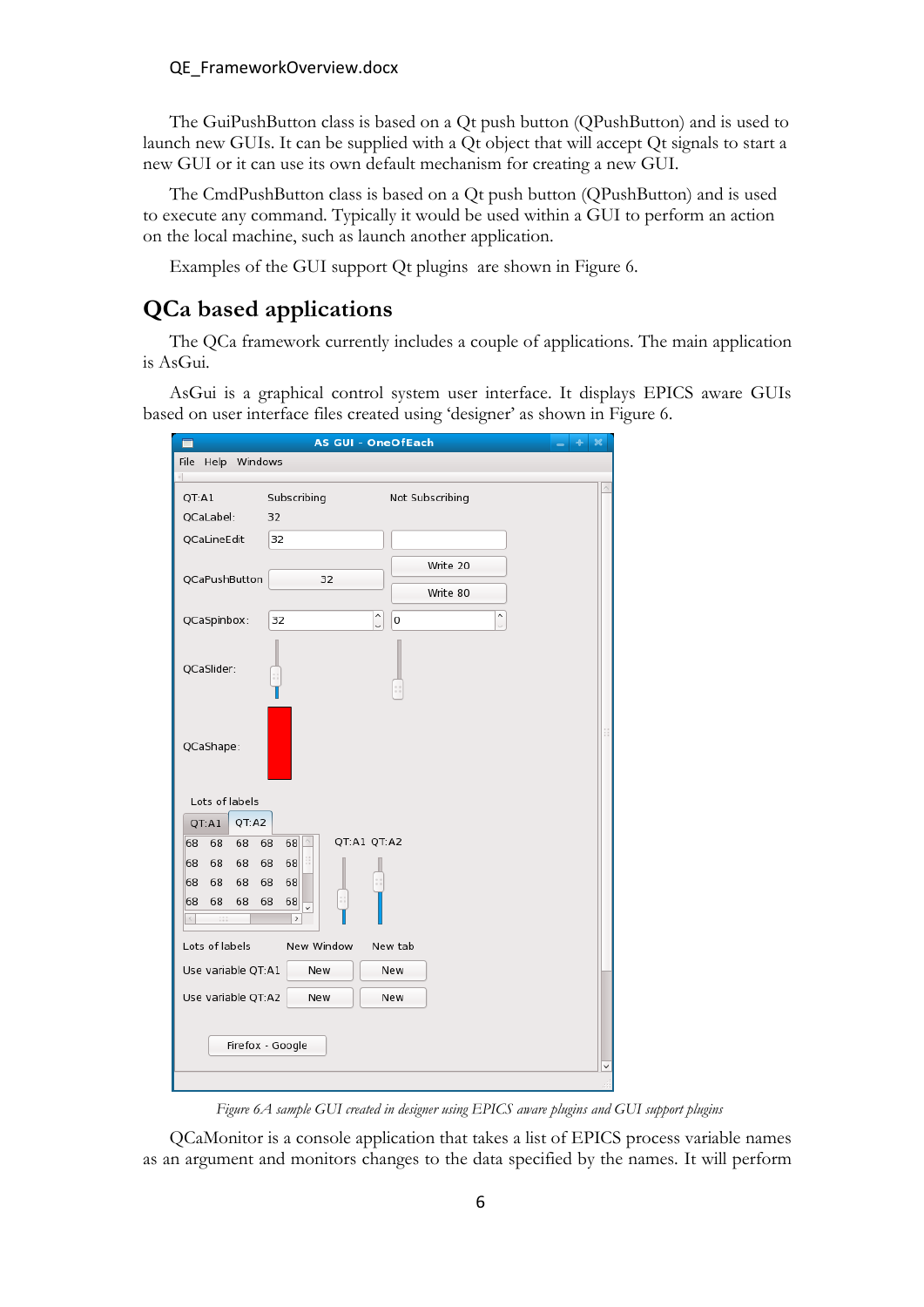the same task as the standard EPICS application caget. It is an example of using QCaString objects to generate a stream of textual based updates.

# **3 Class usage**